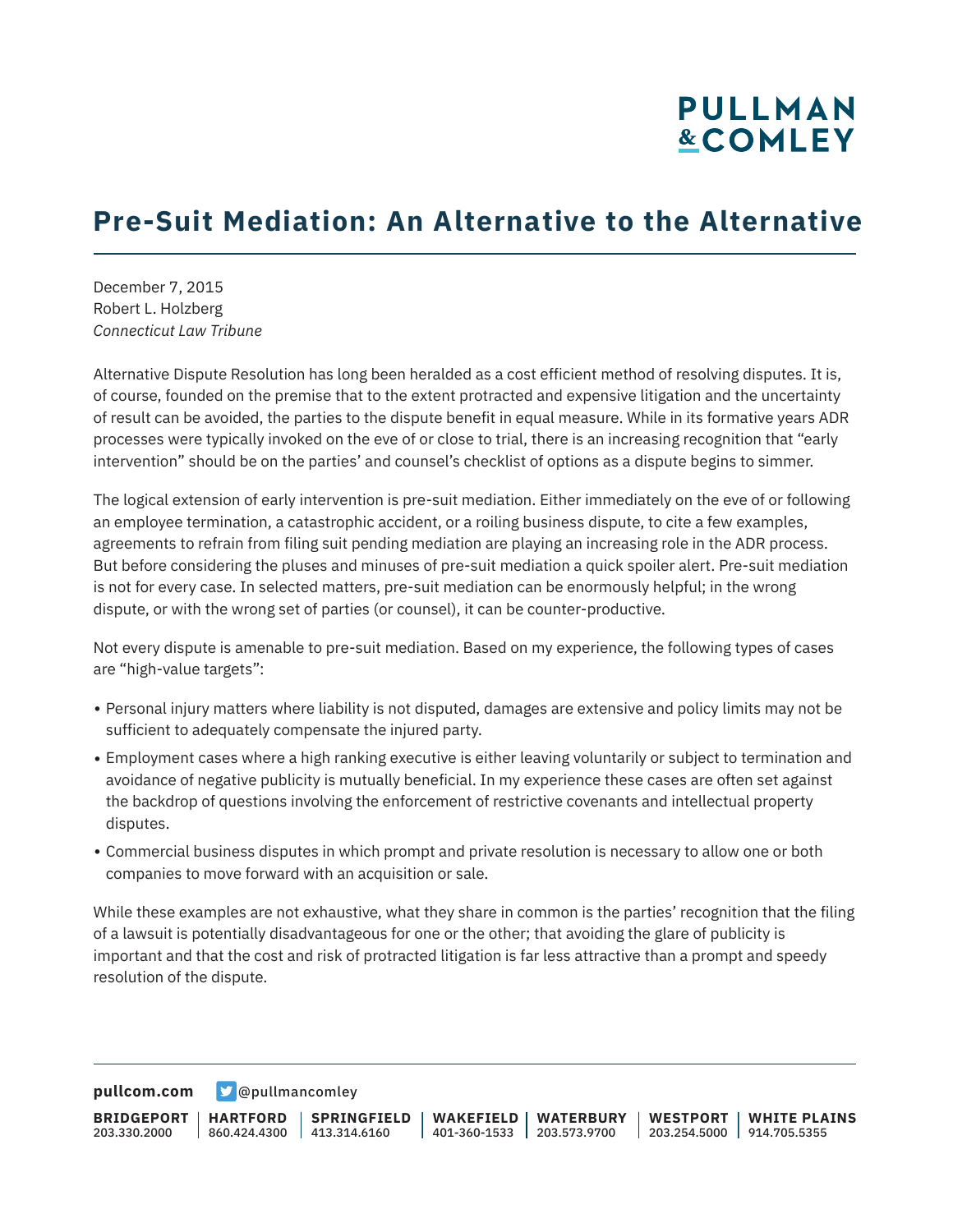# **PULLMAN &COMLEY**

### Pre-Suit Mediation: An Alternative to the Alternative

Implicit in this description is the recognition that there is an overlap of interests even amongst potentially feuding parties. For example in personal injury cases, the opportunity to achieve a prompt and fair settlement will ideally coincide with the insurer's interest in avoiding extra-contractual damages or exposing the insured to personal risk. In the world of executive compensation disputes, preserving the good name and reputation of both the executive and the company is often critical. And in potentially explosive business disputes, especially in startup companies, a delay of months, let alone years, in resolving disputes can be fatal.

As you consider the possibility of pre-suit mediation, it is worthwhile considering the following questions:

#### ● **What are our assumptions about what can be accomplished?**

Perhaps the greatest risk to a successful pre-suit mediation is a lack of shared assumptions and expectations. For example, in personal injury matters, plaintiff and defendant can confuse the suggestion for a pre-suit mediation with an assumption about the expected result. For the plaintiff, this can involve a misapprehension that the policy limits will be automatically offered or that the excess carrier will be significantly involved. The flip is true of the defendant. The carrier may incorrectly assume that a "discount" off the policy will be considered or that the excess carrier will be shielded from involvement in the settlement.

In employment and business disputes, the parties may misperceive the short term needs of the other side with each assuming that an immediate settlement is a matter of business necessity.

To the extent that counsel can have an honest and open conversation about their client's expectations, the greater opportunity for a successful pre-suit resolution and the less likelihood of a fundamental misunderstanding about the range of possible outcomes.

#### ● **Do we forfeit a strategic advantage by agreeing to pre-suit mediation?**

From a litigation perspective the concern is that strategies, tactics, theories and facts may be revealed that will weaken the hand down the road. This is always a matter of judgment and balance. My experience is that there a very few "gotcha" moments in today's discovery intensive proceedings and that, on balance, revealing information pre-suit that will move the other party to a settlement is generally worth the risk.

#### ● **What should my client and I do to prepare for a pre-suit mediation?**

There are a number of preliminary steps that can increase the chance of an early negotiated resolution of an incipient suit. These include the following:

1. If you are the plaintiff, draft and share with the other side a proposed complaint or at the least provide a detailed statement of potential claims.